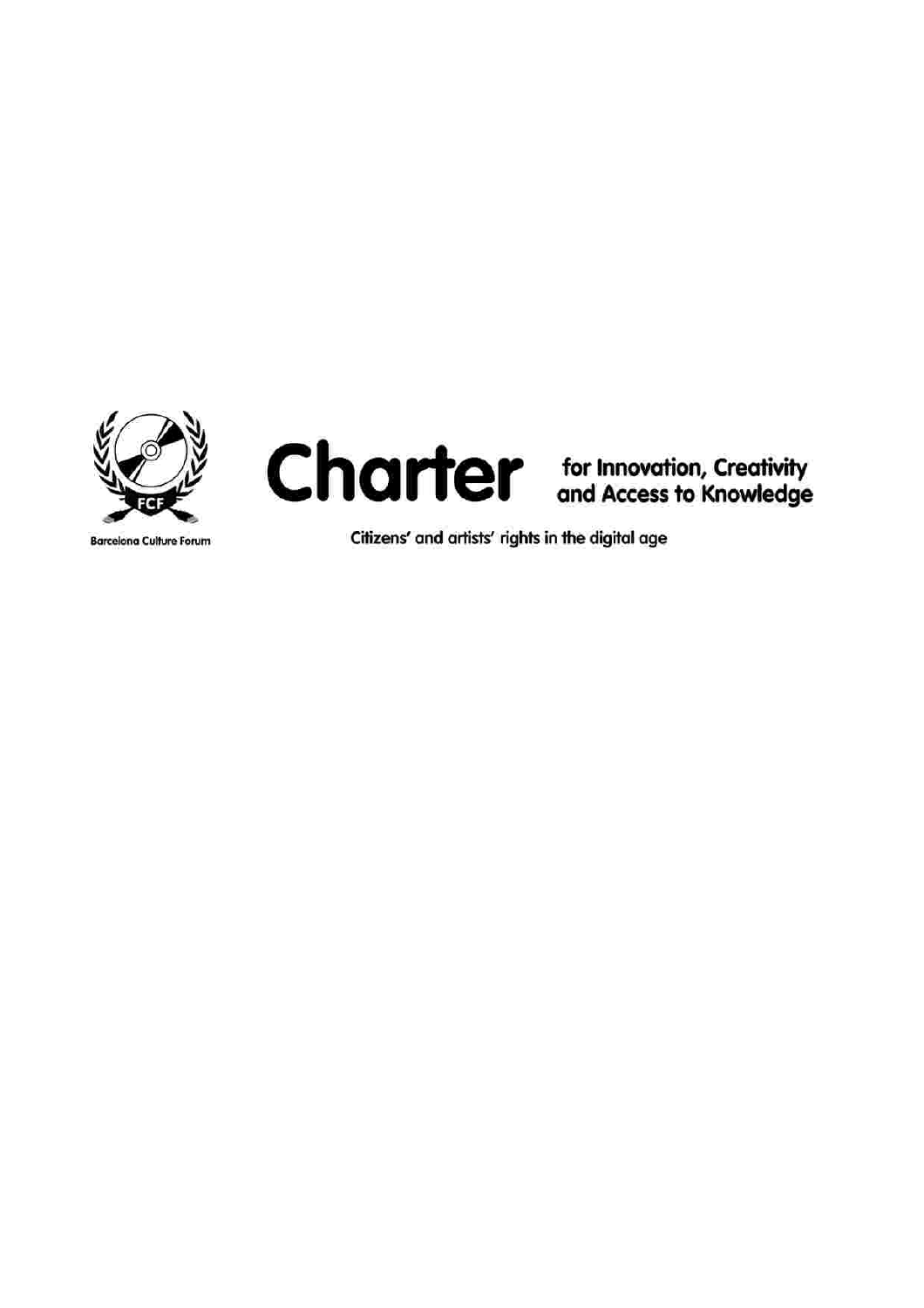### **Complete Version 2.0.1**

**A broad coalition from over 20 countries, of citizens, users, consumers, organizations, artists, hackers, members of the free culture movement, economists, lawyers, teachers, students, researchers, scientists, activists, workers, unemployed, entrepreneurs, creators…,**

invites all citizens to make this Charter theirs, share it and put it into practice.

We invite all governments, multinationals and institutions urgently to listen to it, understand it and enforce it.

\*\*\*

#### *Important introductory note:*

*Author rights, patents, trademarks, and a dozen other laws are sometimes lumped together under the term* "Intellectual Property" (http://www.gnu.org/philosophy/words-to-avoid.es.html#IntellectualProperty). This term, *as Richard Stallman explains [\(http://www.gnu.org/philosophy/notipr.html\)](http://www.gnu.org/philosophy/not-ipr.html), is biased and confusing, and misrepresents the facts of these laws. We will not use it in this Charter. We will only use the correct terms such as "Author rights", "patents", "royalties", etc.*

### **Contents**

- 1. Introduction
- 2. Legal Demands
- 3. Guidelines for Education and Access to Knowledge
- 4. Structural Requirements for a Knowledge Society
- 5. Transparency
- 6. References
	- 6.1 Related to Politics
	- 6.2 Related Documents and Legal Sources
	- 6.3 Related Past Declarations in Regards to Education and A2K
- 7. Members of the FCForum
- 8. Public Endorsements
- 9. Licenses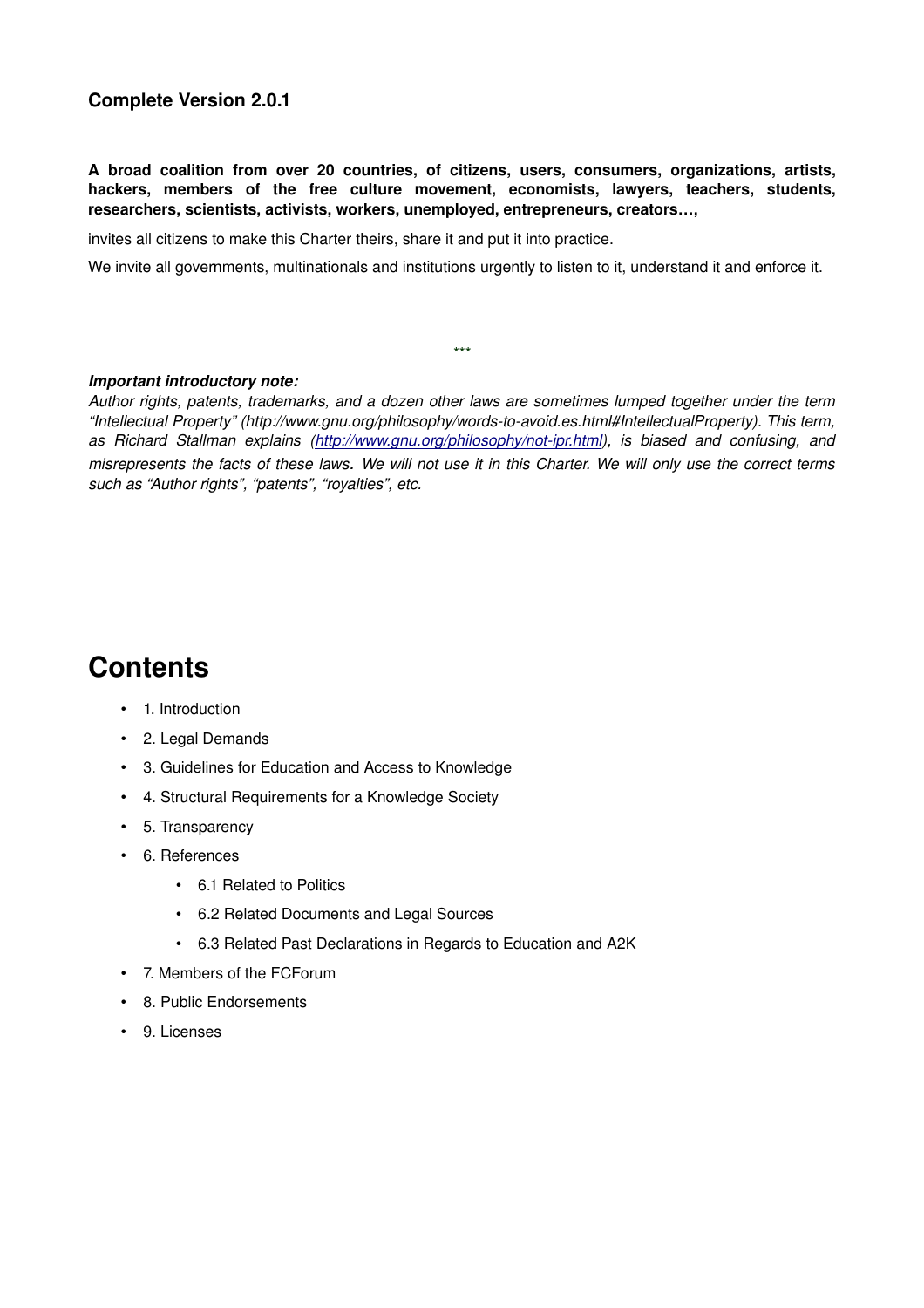## **1. Introduction**

We are in the midst of a revolution in the way that knowledge and culture are created, accessed and transformed. Citizens, artists and consumers are no longer powerless and isolated in the face of the content production and distribution industries: now individuals across many different spheres collaborate, participate and decide in a direct and democratic way.

Digital technology has bridged the gap, allowing ideas and knowledge to flow. It has done away with many of the geographic and technological barriers to sharing. It has provided new educational tools and stimulated new possibilities for social, economic and political organisation. This revolution is comparable to the farreaching changes brought about by the invention of the printing press.

In spite of these transformations, the entertainment industry, most communications service providers, governments and international bodies still base the sources of their profits and power on controlling tools and distribution channels for what they call "content". They present this approach as the only possible model for how a digital society can deal with culture. This leads to restrictions on citizens' rights to education, access to information, culture, science and technology; Freedom of expression; inviolability of communications and privacy; Freedom to share.

In deciding copyright policy, the general interest shall take priority over the specific private interests.

Today's institutions, industries, structures and conventions will not survive into the future unless they adapt to the changes that result from digital era. Some, however, will alter and refine their methods in response to the new **realities, and** we need to take account of this.

### **Political and Economic Implications of Free/Libre Culture**

Free culture ("free" as in "Freedom", not as "for Free") opens up the possibility of new models for citizen engagement in the provision of public goods and services. These are based on a 'commons' approach. 'Governing of the commons' refers to negotiated rules and boundaries for managing the collective production and stewardship of and access to, shared resources. Governing of the commons honours participation, inclusion, transparency, equal access, and long-term sustainability. We recognise the commons as a distinctive and desirable form of governing. It is not necessarily linked to the state or other conventional political institutions and demonstrates that civil society today is a potent force.

We recognize that this social economy is an important source of value, alongside the private market. The new commons, revitalised through digital technology (among other factors), enlarges the sphere of what constitutes "the economy". Governments currently give considerable support to the private market economy; we urge them to extend to the commons the same comprehensive support that they give to the private market. A level playing field is all that the commons needs in order to start being successful.

The current financial crisis has highlighted the severe limits of some of the existing models. On the other hand, the philosophy of Free/Libre Culture, a legacy of the Free/Libre Software movement, is empirical proof that a new kind of ethics and a new way of doing business are possible. It has already created a new, workable form of production, based on crafts and trades, in which the author-producer does not lose control of the production process and can free of the need for production and distribution intermediaries. This form of production is based on collaborative entrepreneurial initiatives,, on exchange according to each person's abilities and opportunities, on the democratisation of knowledge, education and the means of production and on a fair distribution of earnings according to the work carried out.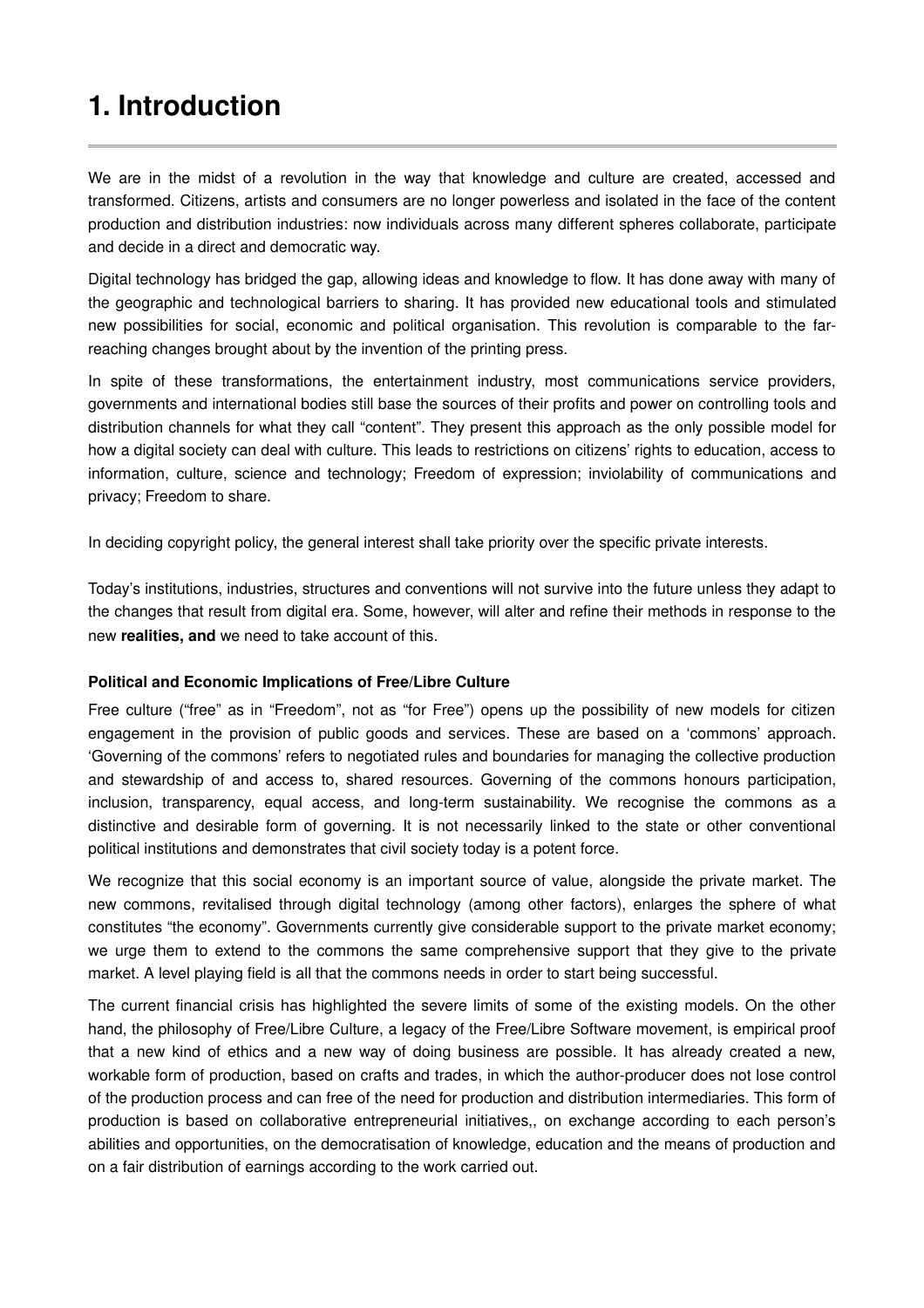We declare our concern for the well being of artists, researchers, authors and other creative producers. In this Charter we propose a number of options for collectively rewarding creation. Free/Libre and Open Source Software, Wikipedia, Free/Libre licensed Net Labels and certain book publishing initiatives are just some of the many examples that prove that the model of free/libre culture can sustain innovation, and that knowledge monopolies are not required for the production of knowledge goods. In cultural production, sustainability is largely dependent on the type of 'product' (the costs involved in making a film for example, are different from those of an online collaborative encyclopaedia). Projects and initiatives based on free/libre culture principles use a variety of ways of approaches to achieve sustainability. Some of these forms are wellestablished, others are still experimental. It is necessary to investigate and promote sustainable financial models that are capable of addressing digital society as it is and the new uses and values emerging from this cultural paradigm.

Economic models for sustaining cultural production include: non-monetary donations and exchange (i.e. Gift, time banks and bartering); Direct financing (i.e.: subscriptions and donations); Shared capital (i.e.: matching funds, cooperatives of producers, interfinancing / social economy, P2P banking, coining virtual money, crowd funding, open capital, community-based investment cooperatives and consumer coops); Foundations guaranteeing infrastructure for projects; Public funding (i.e.: basic incomes, mutualised funding, grants, awards, subsidies, public contracts and commissions); Private funding (i.e.: venture investment, shares, private patronage, business investment infrastructure pools); commercial activities (including goods and services) and combination of P2P distribution and low-cost streaming. The combination of these options is increasingly viable for both independent creators and industry.

There must be clear rules that promote public, sharable knowledge, protecting it from any form of exclusive appropriation by individuals or companies, and thus preventing the possibility of restrictive monopolies or oligopolies emerging from this appropriation.

The digital era holds the historic promise of strengthening justice and being rewarding for everybody.

This is the objective behind the following proposals: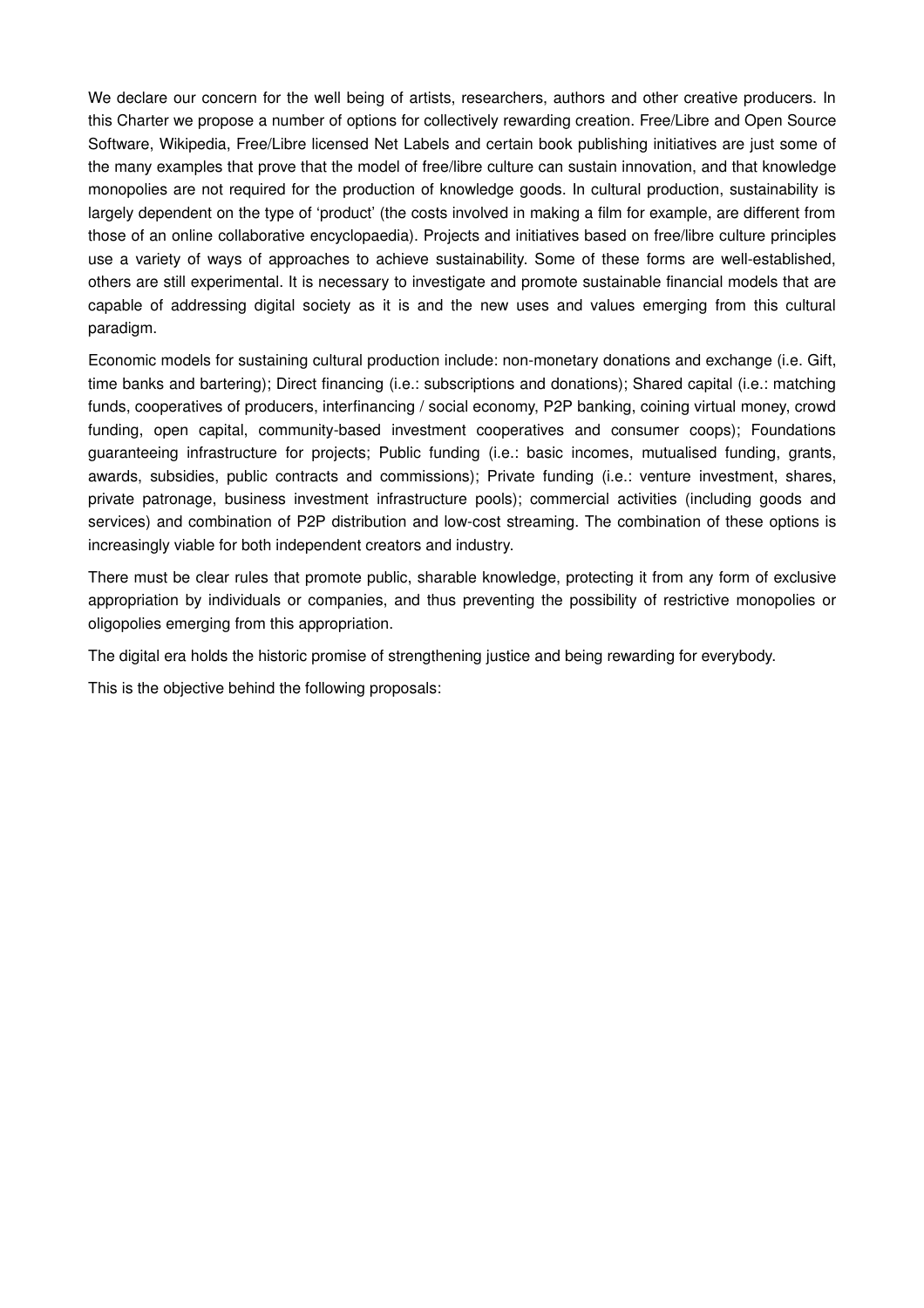# **2. Legal Demands**

National regulations and international treaties regarding the dissemination of culture and knowledge, both in private, contractual relations and in public policy, are severely flawed. Here we will propose the reforms necessary to overcome these problems..

The conservative, defensive behaviour of the copyright production and distribution industries has led to a situation in which authors and their audiences are pitted against each other. This conflict mainly benefits media conglomerates and government organisations by giving them control over global flows of information at the expense of creators and consumers. This is detrimental to the public interest.

The public interest is served by supporting and ensuring ongoing creation of intellectual works – because of their significant social value, and by ensuring that all citizens have unfettered access to such works for a wide range of uses.

### **A. Rights in Digital Context:**

Author rights, royalties and similar incentives to creativity should not be seen as an end in themselves, but rather as a creative stimulus and a means to promoting public interest.

### *The right to quote:*

Quotation, defined as the extraction of part, but not the entirety, of a work should be free and permitted in all cases as a vehicle for the democratic development of the information society. This must apply in all cases in which the material quoted has already been made public in advance, whether it is quoted for educational or scientific reasons, for purely informational or creative purposes, or for any other purpose whatsoever.

### *Private copying:*

.

- 1. The rights of the individual in the private sphere and for personal use should not be undermined by the exclusive rights of the author.
- 2. Reproductions, in any form, of works that have already been published, when the reproduction is for the purpose of sharing or private use (either individual or collective), and when no economic/commercial profit is obtained from it, should not require authorisation from the copyright holder and does not generate "remuneration". It should not be considered illegal to have a private copy of a work.

### *Fair use:*

- 1. There should be no requirement to seek an author's permission for the reproduction or dissemination of artistic, scientific or technical works that have already been presented publicly, when the purpose is educational, scientific research, information, satirical or incidental to the principal creative objective.
- 2. The defence of the right to private copying and fair use of works should be firm and absolute, given that copying is the very basis for learning and culture. Authors/creators are indebted to shared culture, and for this reason their contributions to culture should not be subject to any form of compensation beyond commercial use of their work (sales, fees and royalties related to said sales or performances).
- 3. There should be a strong emphasis on defending the right to information.
- 4. There should be a strong emphasis on preserving the right to parody.
- 5. In addition, we subscribe to the list of fair uses outlined in "Article 3-1 General Limitations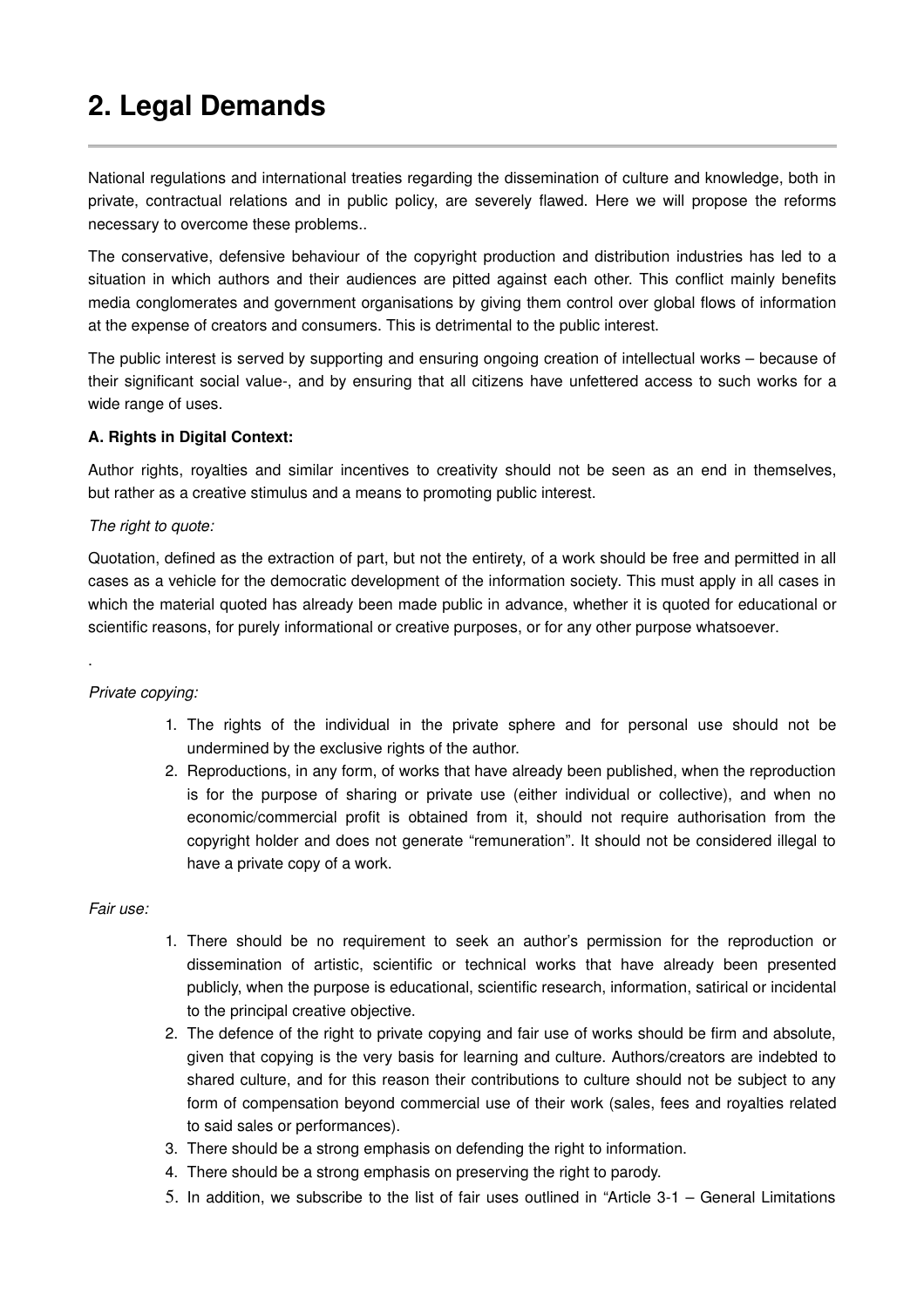and Exceptions to Copyrights" of draft document Access to Knowledge 2005. [\(http://keionline.org/content/view/235/1\)](http://keionline.org/content/view/235/1)

### *Freedom to innovate:*

Freedom and innovation are not opposites rather they go hand in hand. Repressive legal regimes that reduce freedom also tend to harm innovation. People need the freedom to change, modify, improve and test inventions, devices, and systems, and to freely engage in critical speech regarding such innovations.

### *Patents:*

Refer to [A2K draft,](http://keionline.org/content/view/235/1) Part4. (http://keionline.org/content/view/235/1)

### **B. Stimulating Creativity**

We declare our concern for the well-being of artists and authors. We therefore propose a series of methods for collectively supporting artistic creation, based on the following:

- There should be diverse sources of support for creative communities. These can be of a commercial nature, based on direct funding, or through public investment.
- In order to promote fair remuneration for artists, the role of middlemen should be restricted.

### *Rewarding creative work and author's rights: two different concepts*

- 1. Creators, like any other worker, should receive a fair reward for their work. In creative labour, fees should be guaranteed whenever a reasonable amount and payment term of royalties cannot be guaranteed. The objective should be to create a stable employment environment for the cultural industry, which would not necessarily be totally dependent on the ups and downs of royalties. .
- 2. Differences in bargaining power always produce unfair outcomes, and this also applies to negotiations between creative individuals and the commercial entities that invest in, market and/or sell culture and knowledge goods, and often lead to many creative works being withheld from the public. Authors/creators should be paid equitably for the activities they are involved in, whether or not they are members of a collecting society. Unfair contracts between authors and publishers should not be enforced by courts. Within 30 years of signing a contract with a publisher or employer, the author or her heirs should have an opportunity to regain the rights to the work under copyright. This should not affect the validity of any existing licenses to use works, or licenses that permit sharing of works granted to the public, including those which have conditions that protect the commons.
- 3. In the case of the commercial exploitation of a work, economic regulations should protect the financial interests of creative communities and ensure that third parties such us the cultural industry do not prevent creative communities from obtaining a fair share of the profits.
- 4. All unfair "digital levies" that indiscriminately sanction everybody in the name of "compensation for artists" and that attempt to penalize activities that are in no way criminal should be abolished.
- 5. The concept of "compulsory" should not exist.

### *Collecting societies:*

- 1. Authors/creators should always be able to revoke the mandate of collecting societies.
- 2. Royalties collection societies are private entities, so they should be allowed only to manage the accounts of their members, who are in no case the entire creative community..
- 3. Free competition among collecting societies should be permitted, as with all private entities. Legal monopolies for collection societies should be abolished.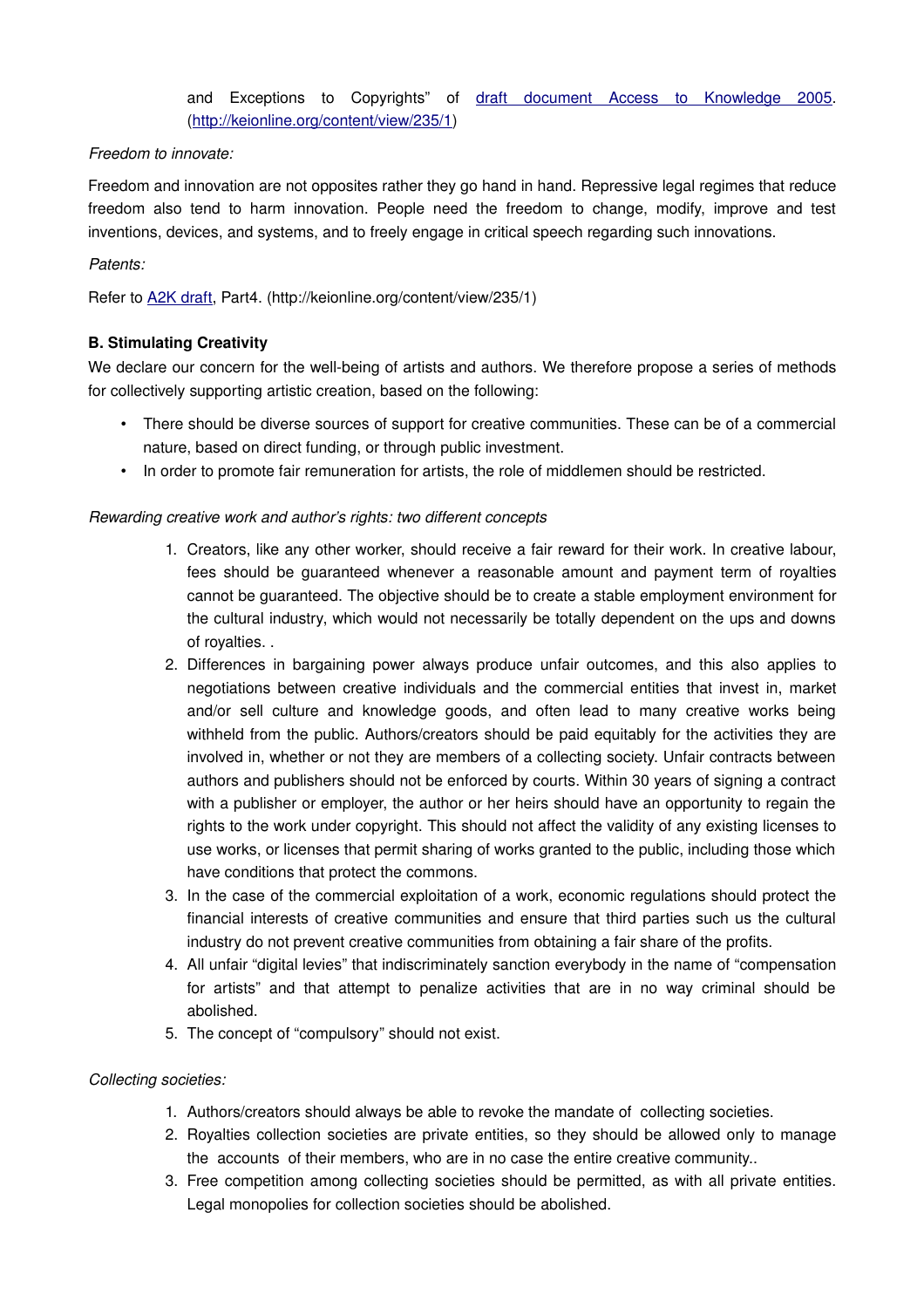Eligible authors and artists should be free to register with each society those works they choose, while leaving other works unregistered, or registering them elsewhere.

- 4. Authors and editors should not be represented by the same entity, as in the days of vertical organisations. Each member should have the right to vote. One member, one vote.
- 5. Above all, a collection society should only manage and collect for works that have been registered with it.
- 6. No collection society should be allowed to prevent artists or authors from using free licenses.
- 7. Private collecting societies should not manage non-attributable levies. Any amounts that are not attributable to particular authors should be managed by the state for the purpose of promoting the creativity of society as a whole.

### **C. Knowledge Commons and Public Domain**

### *Proprietary Works:*

The copyright term should not exceed the minimum term set forth in the Berne Convention. We already consider the minimum Berne term unfair; in the longer term we defend shortening it. Excessive terms do not benefit consumers or authors.

### *Public domain Works:*

- 1. Every jurisdiction should allow a work to be released directly into the public domain prior to the expiry of the general copyright term.
- 2. The results of works and developments funded by public money should always be made accessible to everyone allowing free/libre use and distribution, in a free/open format. All the later uses and modifications (both commercial and non commercial) should respect the same licence.
- 3. Research funded through educational institutions should be published on an access model that permit sharing.
- 4. When the state or state-supported institutions possess copies of works whose copyright has expired, they must make them accessible to the public, so that they can be copied, shared and used in any form.

### *Freely available Works:*

There should be no restriction of the freedom to access, link to, and index any work that is already freely accessible to the public online, even if it is not under a sharable licence.

### *Noncopyrightable Works:*

- 1. There should be no copyright on laws, government reports, political documents and speeches, or regulatory compliance information.
- 2. Sui generis database rights should not be introduced, and should be repealed in jurisdictions where they exist.

### *Works licensed to permit sharing:*

Every legal system should facilitate and promote sharable licensing to the same extent as proprietary licensing.

### *Orphaned Works:*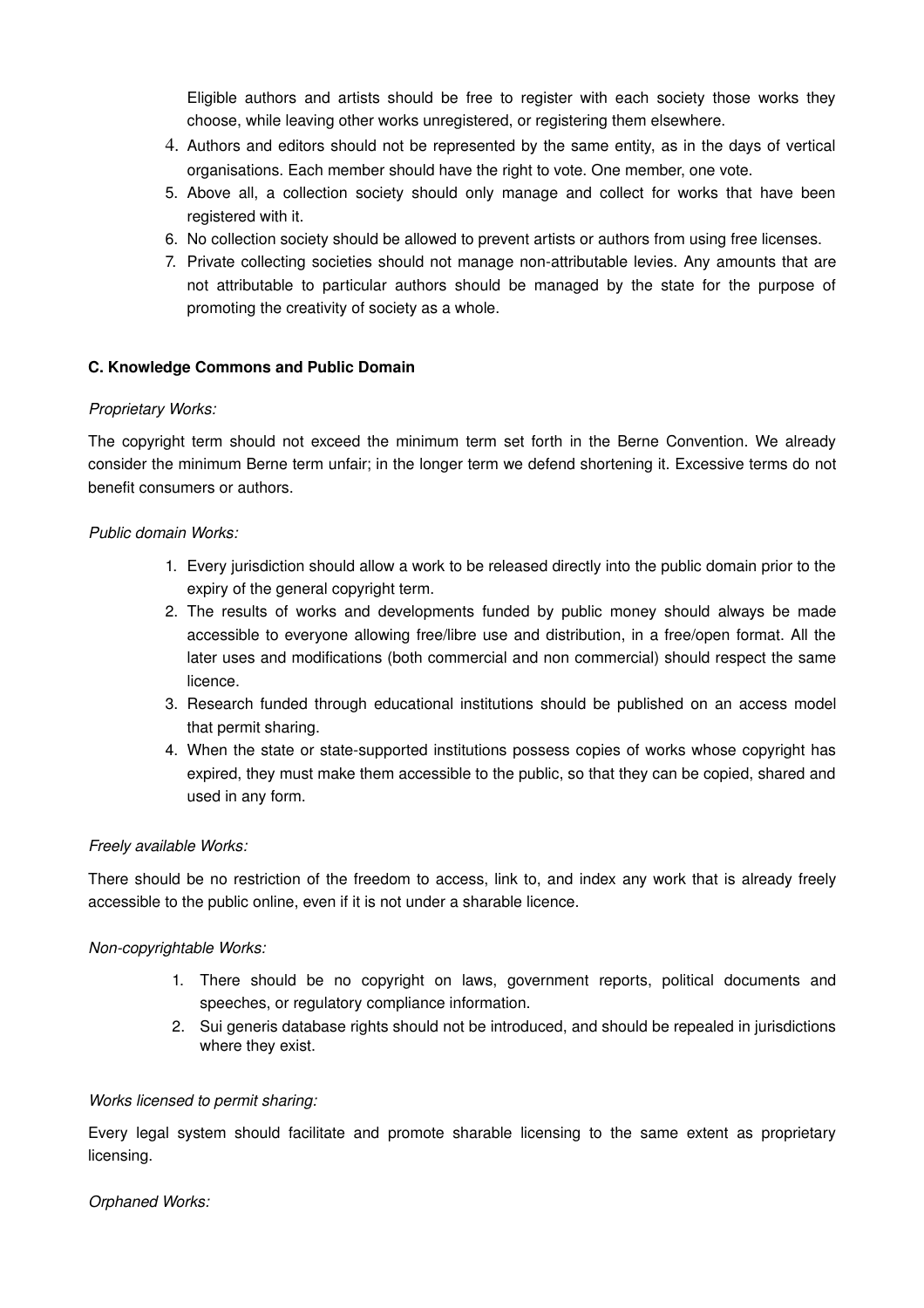There should be freedom to use a copyrighted work if the copyright holder cannot be located after a due diligence search.

### **D. Defending Access to Technological Infrastructures and Net Neutrality**

- 1. Internet access is essential for learning and for the practical and meaningful exercise of freedom of expression and communication, therefore Net Neutrality must be assured.
- 2. Citizens and consumers are entitled to an Internet connection that enables them to send and receive content of their choice, use services and run applications of their choice, connect hardware and use software of their choice that do not harm the network. ISPs must fully document the protocols they use to communicate with the customer so that customers' choice of software with which to use the Internet services is not limited by secrecy.
- 3. Citizens and consumers are entitled to an Internet connection that is free from any form of discrimination  $-$  whether blocking, limiting or prioritizing  $-$  with regard to the type of application, service or content, or based on sender or receiver address.
- 4. IP addresses of citizens and consumers are potentially identifiable data, and the subject of the data has the right of access it in order to correct, delete, or prevent the transfer of their personal information.
- 5. Filtering of Internet content is a threat to fundamental rights, and is an invalid, ineffective and disproportionate solution for enforcement. No limitation or filtering should be carried out.
- 6. Citizens are entitled to access to a Free/Libre, unlicensed band of the spectrum for digital communications, such as the analogue TV range and, in general, at least a 25% of any new range of the spectrum that may be released.

### **E. Access to Works for Persons with Reading Disabilities**

When accessible-format works for persons who have disabilities are created under copyright limitations and exceptions, the global legal systems should even more enable cross border import and export of such works.

### **F. Reverse Berne's Three-Step Test**

The three-step test was introduced in the Berne Convention in 1967 and was later also added to the TRIPS treaty. It is a system that tends to prevent any reduction of the scope and duration of copyright. In this Charter, in keeping with a very strong legal current to prevent further erosion of the public domain, we have devised a reverse three-step test for preserving our freedoms in an information society.

Innovation, creativity, and access to knowledge may only be limited or constrained when and if the three conditions below are met simultaneously:

- 1. exceptional public interest in constraining them;
- 2. the use of methods that do not undermine or discriminate against the use, transformation and dissemination of knowledge, creative works and technology infrastructures, services and software;
- 3. when such restrictions do not violate human and civil rights in the information society and are not otherwise inconsistent with democratic culture.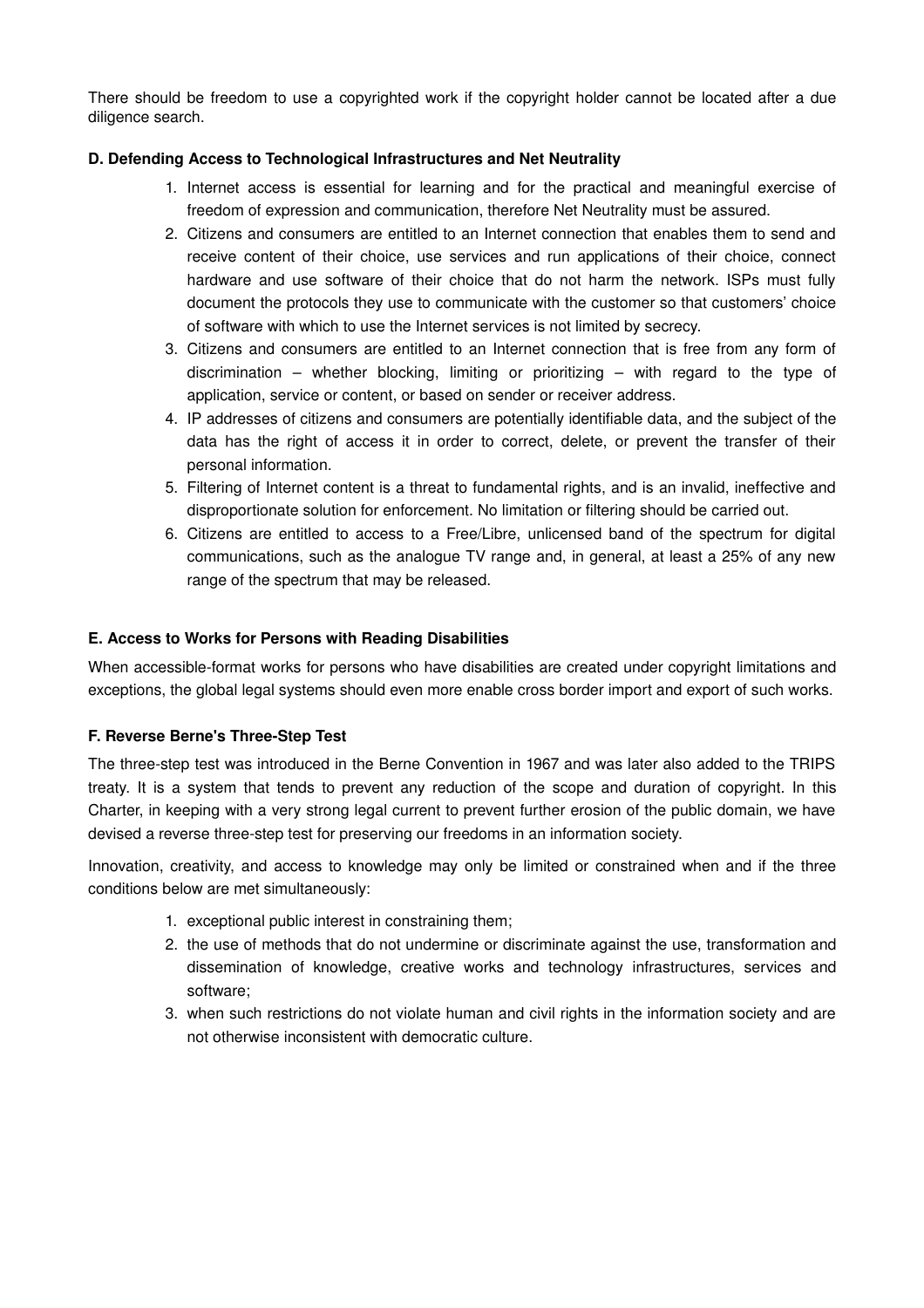## **3. Guidelines for Education and Access to Knowledge**

Imitation is the starting point for learning. We understand education as a social process that involves a wide range of educational actors, technologies, entities and activities, beyond simply the official, formal ones. Our vision of education is one which fosters an efficient and sustainable culture of knowledge sharing and educational innovation.

### **A. Empowerment of Educators:**

Education is a fundamental tool to improve our societies and achieve human progress. They need to be empowered to teach learners within the values of a sharing culture, which means, the culture of using Free/Libre and Open Source Software, and more generally of Free Knowledge. Thus we urge educational institutions and communities to:

- Guarantee training and technical support for educators in the use of free/libre and Open Source Software and Sharable Educational Resources.
- Ensure educators are able to dedicate part of their time to learning, maintaining, authoring and sharing educational resources.
- Set up new communities of educators for the exchange of knowledge and experiences and to link existing ones.

### **B. Support and awareness:**

Imitation is the starting point for learning. Copying and sharing knowledge are thus two of the founding principles of any educational process. The culture of sharing embraces these principles rather than discouraging them. Thus we urge educational institutions and communities to use educational materials released to the public under a free/libre license, and publish such materials.

### **C. Educational Materials:**

Educational resources are a basic educational tool; their sharable publication in the public domain or under a free/libre license facilitates access, stimulates improvement and participation and caters for cultural diversity, while maximising reuse and efficiency. Thus we urge educational institutions and communities to :

- Use and generate educational materials released to the public under a free/libre license.
- Distribution should take place:
	- Through the Internet, using well-structured, Open Standard compliant, easy to use repositories.
	- Printing physical copies (e.g. using already existing university-based publishers) and bringing them to public libraries and financially disadvantaged people.
- Translate and localise these materials into different languages, in order to reach the largest possible range of world population.

### **D. Software and Other Tools:**

Free/Libre Software allows people to interact while they are studing and learning. Free/Libre Software it is not an passive model, it allows people to interact with the tools they are using since it allows to interact with the code, to study and learn about the code as well as using its features.

The use of open standards and open formats is essential to ensure technical interoperability, provide a level playing field for competing vendors, and enable seamless access to digital information and the availability of knowledge and social memory, now and in the future. We therefore declare that:

- Educational entities should use Free/Libre and Open Source Software as a learning tool, as a subject of study in itself and as the base for their IT infrastructure.
- All publicly funded software developed in or for an educational environment must be released under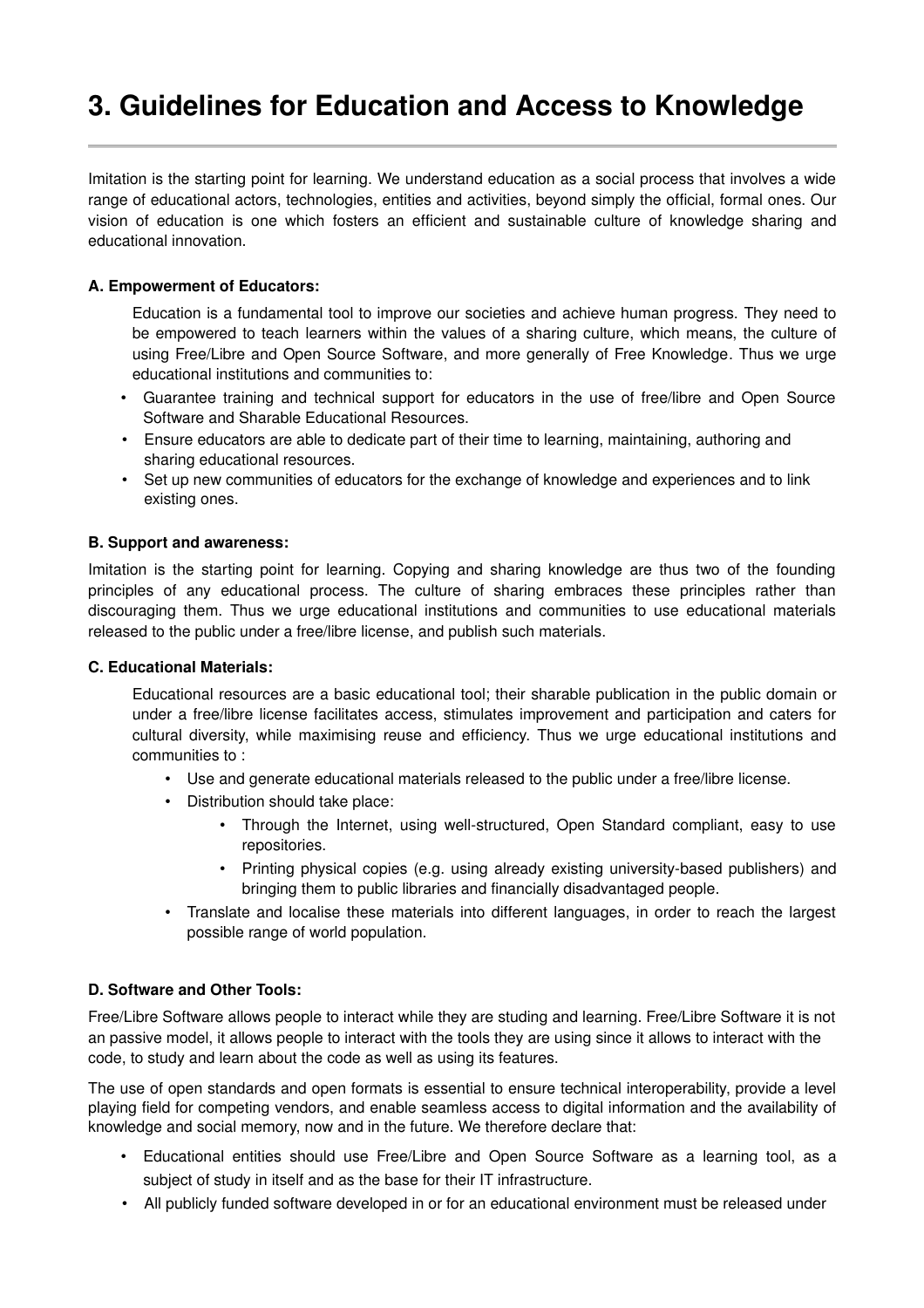a Free/Libre license.

- The use of Free/Libre and Open Source Software should be promoted in textbooks as an alternative to proprietary software where applicable (numerical calculus, image editing, document composition, etc.).
- Educational entities should develop, provide and promote free/libre editing tools to create and improve didactic materials.
- Technologies like DRM must be rejected, in order to guarantee the permanent access to educational resources and enable lifelong learning.

### **E. Recognition and Certification:**

As new forms of collective production spread throughout the educational system, official accreditation and certification processes should recognise the skills and experience acquired in this way. We thus urge educational institutions and authorities to:

- Create mechanisms of certification to recognise a sharing culture and sharable education within the educational system.
- Integrate these new practices with official, existing educational curricula.
- Adapt scientific policies dealing with research so that they recognise the benefits of sharable access journals and self-archiving, in order to strengthen the dynamics of scientific debate and the quality of feedback.

### **F. Peer to Peer Education and Collaboration between Educators and Learners::**

The barriers between learners and teachers are being lowered, and new forms of education are taking shape. Open communities and participation in peer-to-peer production processes provide enormous value for learning. We thus urge educational institutions and communities to:

- Boost collaborative work between teachers and students in the production of knowledge.
- Encourage students' involvement in co-teaching with their peers.
- Share credit between educators and students.
- Promote collaborative and interdisciplinary work between educators in different fields.

### **G. Science and Academic Knowledge:**

Sharable Access publications ensure access to the results of scientific research, for scientists as well as the general public; they boost the possibilities for learning and they enable diverse research disciplines to remain informed of each other's results. We therefore declare that:

- Universities and research centres should embrace the Sharable Access model for the publication of research results. These results should be accessible in a direct and anonymous way to the general public.
- Patent applications for the results of publicly funded research should be discouraged. Patents held by public institutions should be irrevocably released under royalty-free terms and free of any other restriction.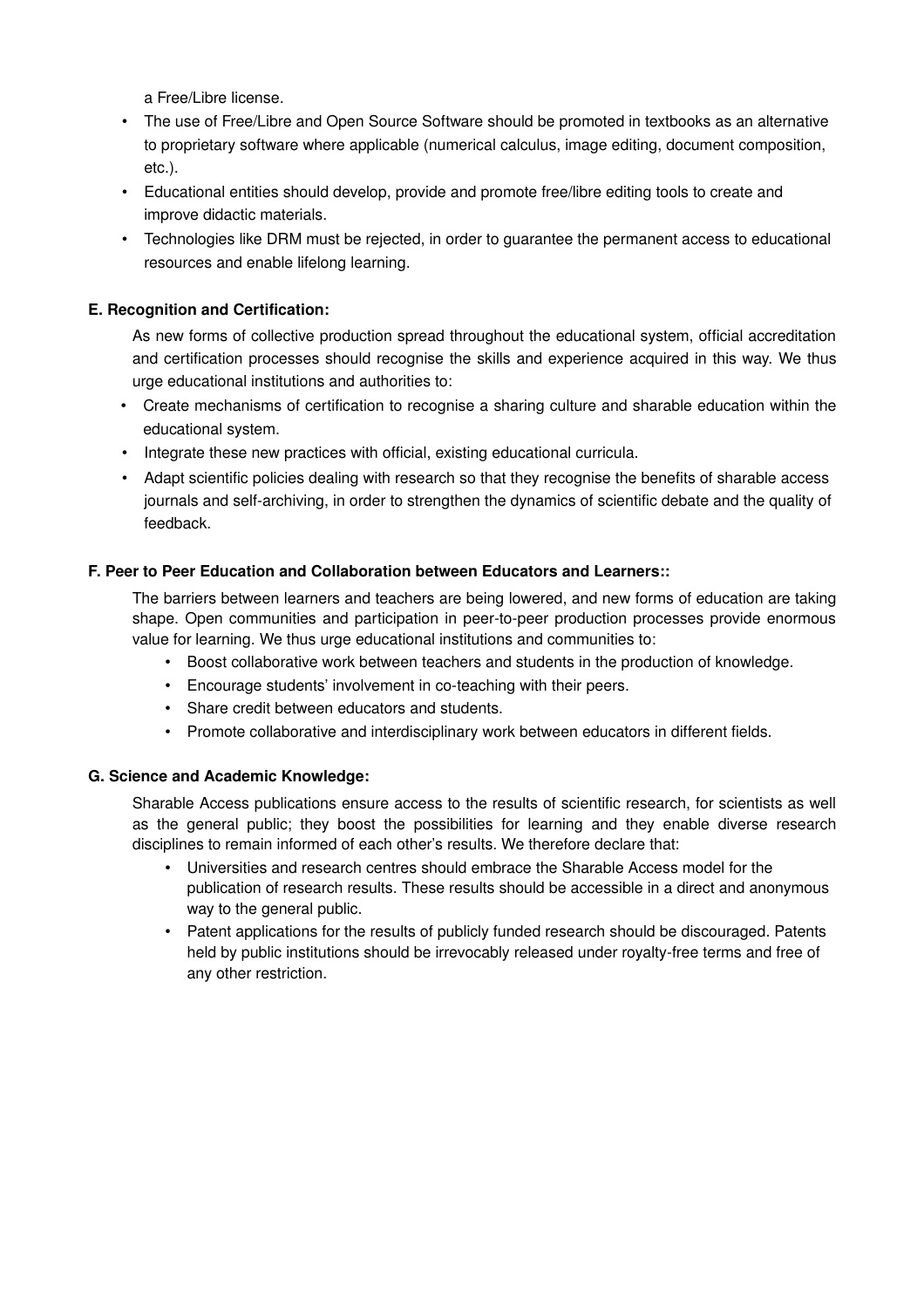### **Privacy:**

Citizens have the right to:

- browse the Internet and access content anonymously.
- decide at any time to move, modify or remove their user data from any online service.
- protect their privacy and encrypt their communications.
- be free of all interception in their communications, except when authorized by court order, and to encrypt their communications at any level, without any limitations concerning the key or algorithm used.

### **Rights on Networks: Freedom to USE, CREATE and CONNECT:**

- Civil society and public administrations must have the right to provide and implement network services, including the right to offer their use to citizens gratis and without conditions.
- Citizens must have the right to connect any hardware to the network (following the carterfone principle), and to use the network for any purpose (for instance, for voip), and connect any other network (e.g. tethering) to networks without restrictions.

### **Infrastructure and Market Regulation:**

- Neutrality: Net neutrality must be guaranteed (Read Legal demands section D for a precise definition).
- Symmetry: Internet access providers must grant symmetrical connections or a reasonable download/upload ratio. There should be access to broadband (ITU-i113) as a universal service right for all citizens.
- Diversity: Monopolies in the fields of telecommunications infrastructures and service provision should not be permitted. Citizens have the right to access more than one provider (public or private), and contracting a service should not require buying other products or services together with it. All citizens have the right to access the technology systems, products and infrastructures that allow free/libre access to the Internet ('digital dividend').
- Network providers must fulfill agreed-upon access speeds; in pre-payment contracts, only the traffic explicitly transferred or demanded by the user must be charged. In addition, providers should always offer users a flat rate tariff system.

### **Public Administration:**

- Public sector, publicly funded projects, systems that citizens are required by law to use, and systems whose use affects citizens' fundamental rights, should always use free/libre software and open standards.
- When a free/libre solution or open standard does not exist, the government or corresponding public institution should promote the development of the software needed. In the interim, only solutions that are publicly auditable must be used in order to guarantee the democratic process overall.
- The results of developments funded by public money should always be licensed under a free/libre license and all related patents should be released under royalty free terms and free of any other restriction.
- Governments must guarantee non-exclusive, free/libre Internet access to every citizen, independently of his or her place of residence (at least to the level required to exercise his or her rights as a citizen and to take part in democratic processes and relate to public institutions).

### **Regarding how Software Evaluation and Purchase should Proceed in Public Administration:**

- Public purchases of software must evaluate the total cost of using it, including the costs of ceasing to use it and migrating to an alternative software.
- Public accounting must make a clear distinction between the costs of software licenses, maintenance, support and service, apart from the hardware costs.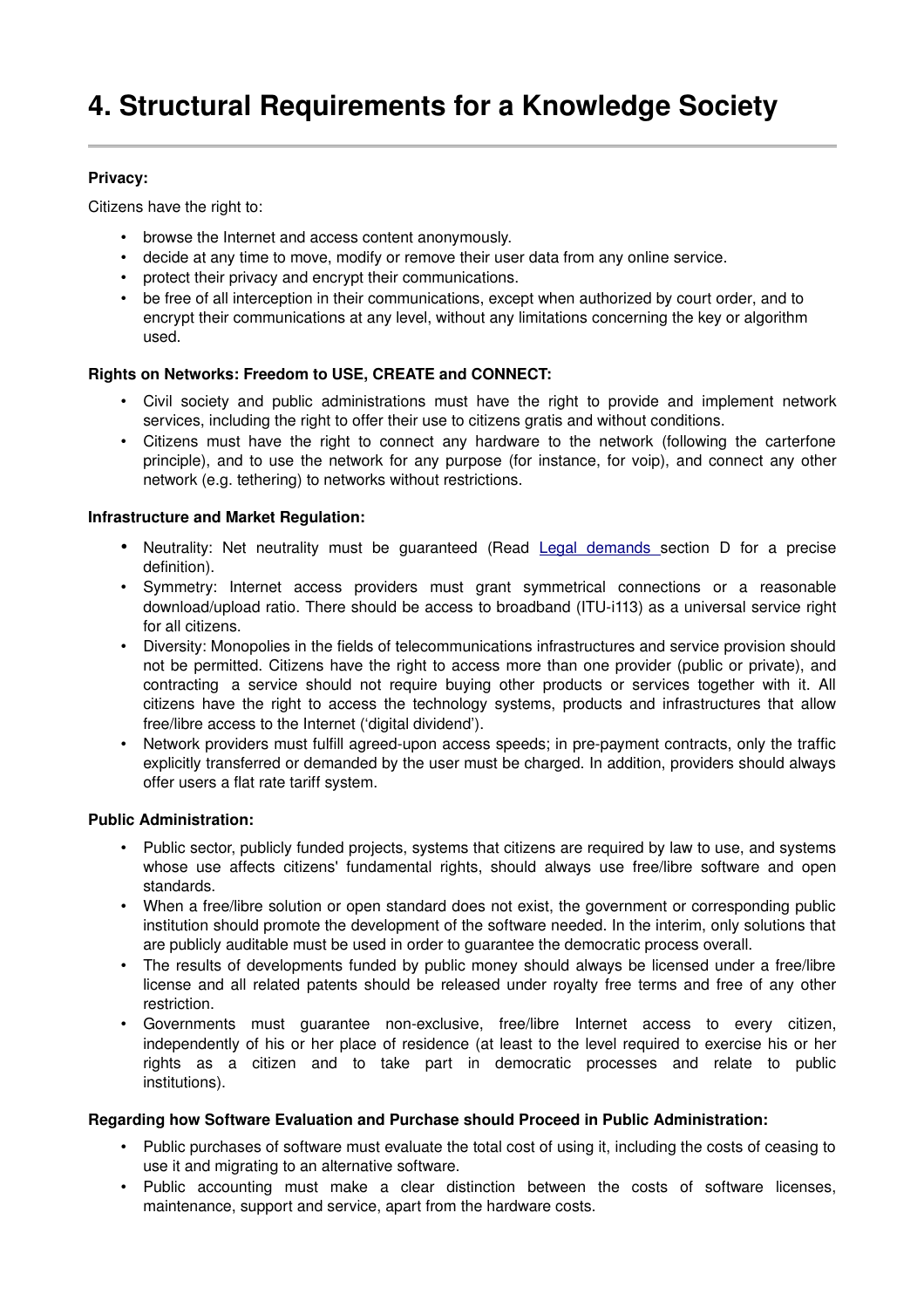## **5. Transparency**

.

1. Transparency in the enforcement process is required in order to avoid the breach of any fundamental rights (e.g. invasion of privacy, freedom of expression, etc.). This must include details on the authorities in charge of applying the law and on the reasons for the mandatory procedures. Governments should ensure, through a transparent and public process, the existence of systems that evaluate how the norms are applied. The results published by the independent experts hired to carry out the evaluation (see – database directive) should be taken into consideration in the normsetting process. A meaningful way to ensure the transparency process is to implement obligatory transparency audits.

We would be glad to endorse a "three-strikes system" for violators of the public right to be informed, if one is designed. There is a public interest in transparency of lobbying activities. A transparent process in national and international norm-setting needs to include at least:

- 1. Public access to documents related to this process, and the right to of attend meetings (including via the Internet) and read the meeting minutes. These minutes should include the names of the attendees, advisors and how each person voted, unless it is a secret ballot
- 2. Details on the persons that are making the decisions
- 3. Meaningful opportunities to submit comments to the normsetting process. Comments from all contributors should be made public. A dialogue between all parties is necessary, especially in responding to comments in writing. Public voices should be part of the public record.
- 4. Information relating to any evidence that is presented to promote or justify policies, including their sources and their reliability. Independent evaluation or peer review is needed.
- 5. Democratic access to statistics that are needed to evaluate the way that copyright and patent systems work, including, for example, the impact of such measures on prices, the royalties paid to creators as compensation for access to their works, and the impact on fundamental rights and freedoms.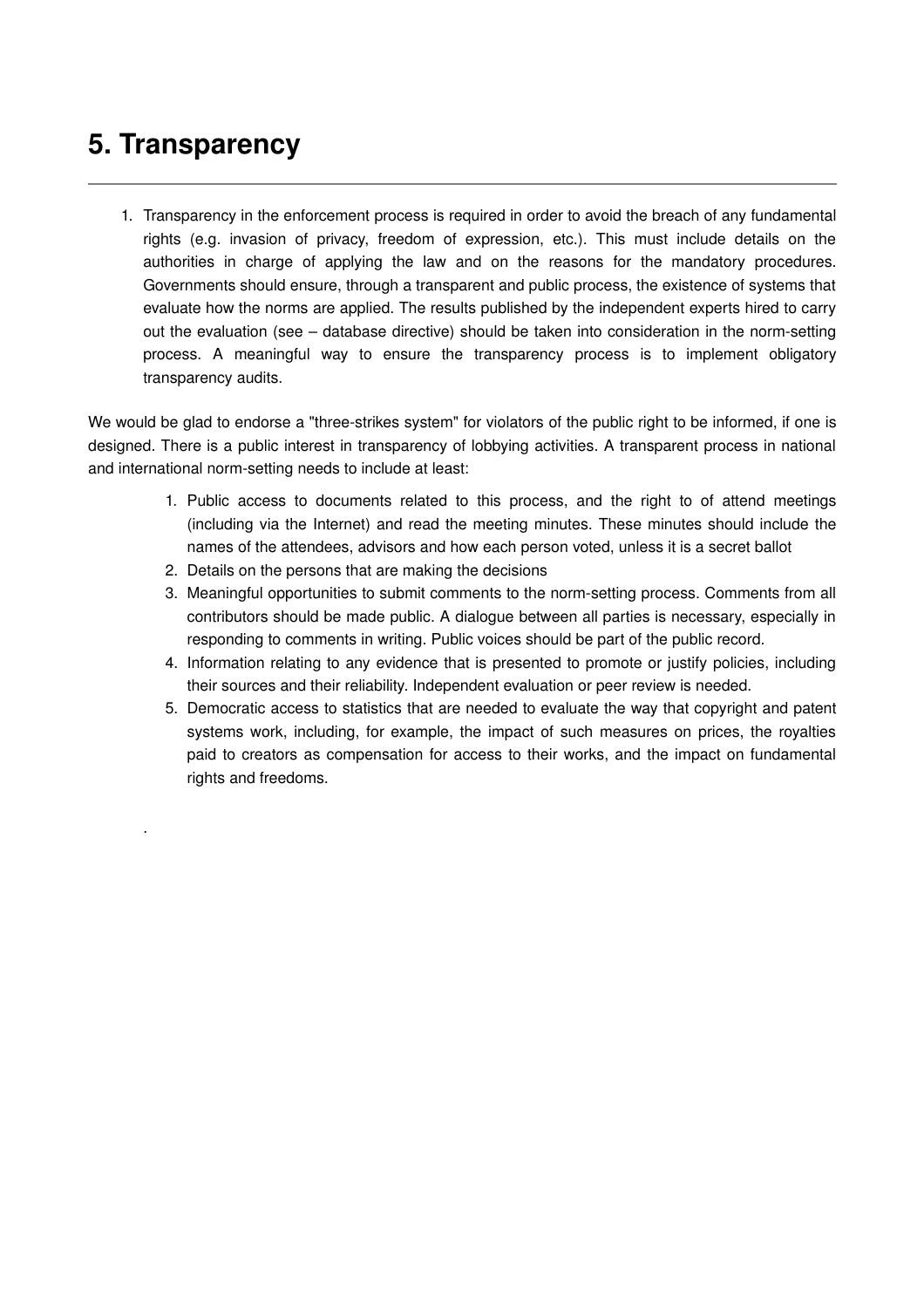## **6. References**

### **6.1 In Relation to Politics**

- Benkler The Wealth of Networks: How Social Production Transforms Markets and Freedom (Yale Press 2006) [\[1\]](http://www.benkler.org/wonchapters.html)
- Ostrom, E. Governing the Commons: The Evolution of Institutions for Collective Action Ostrom, Elinor, Cambridge University Press, 1990.
- Jeremy Rifkin, The Third Industrial Revolution [\[2\]](http://www.foet.org/lectures/lecture-hydrogen-economy.html)
- Fuster Morell, Mayo (2009) "Online creation communities for the building of digital commons: Participation as an eco-system?" Contribution to the panel on "Organizational principles and political [implications" of the International forum on free culture – Barcelona October 30 2009 – Mayo Fuster](http://openfsm.net/projects/freecultureforum/preparation-discussion-and-working-materials/MayoFusterMorell_PasticipationAsAnEco_Barcelona.pdf) Morell – Participation as an eco-system
- David Bollier "A New Politics of the Commons" Published in Renewal magazine.
- [Felix Stalder. Between democracy and spectacle. Limitations of the web2.0 discourse](http://openfsm.net/projects/freecultureforum/preparation-discussion-and-working-materials/Web2-0-DemocracySpectacle_FelixStalder.doc)
- [Hilary Wainwright: Brainstorming questions responding to the challenge to think about the political](http://wiki.fcforum.net/index.php?title=Hilary_Wainwright:_Brainstorming_questions_responding_to_the_challenge_to_think_about_the_political_implications_of_free_culture) [implications of free culture](http://wiki.fcforum.net/index.php?title=Hilary_Wainwright:_Brainstorming_questions_responding_to_the_challenge_to_think_about_the_political_implications_of_free_culture)
- De la Web 2.0 a la Web Libre y punto: Por una liberación del software y los servicios que dan [soporte a la web social](http://co-ment.freeknowledge.eu/text/16) (es) [From Web 2.0 to Free Web: For the release of software and services](http://co-ment.freeknowledge.eu/text/17) [that support the social web](http://co-ment.freeknowledge.eu/text/17) (en)
- Graeme Chesters and Ian Welsh Complexity and Social Movement: Process and Emergence in [Planetary Action Systems](http://openfsm.net/projects/freecultureforum/preparation-discussion-and-working-materials/complexity-social-movements-final.doc)
- [Lula and Free Software](http://dotsub.com/view/40fd8f9c-fcb0-462f-b44c-ca6c38acdd9c)  Lula da Silva, Brazilian President, talks about the importance of Free Software and the Internet at the 10th Free Software Internacional Forum (FISL), in Porto Alegre, Brazil – June 26th, 2009
- [Brazilian Digital Culture Forum](http://translate.google.com/translate?prev=hp&hl=en&js=y&u=http%3A%2F%2Fculturadigital.br%2F&sl=pt&tl=en&history_state0=)  public and open social network for the formulation and construction of democratic public policies for digital culture.
- Berlinguer, Marco (2009) "Investigating organisational logics and mentalities present in contemporary social movements - Parallels between Open Source and Free Software Movement and the Global Justice movement". Contribution to the track "Organizational principles and political implications" of the International forum on free culture – Barcelona October 30 2009.
- [Grupo Blogx Populi, de Guifi.net. From Web 2.0 to Free Web](http://co-ment.freeknowledge.eu/text/16/)  For the release of software and services that support the social web (en)
- Commons Manifesto: Strenghten the Commons. Now!

### **6.2 Related Documents and Legal Sources**

- draft document A2K 2005 [\(http://keionline.org/content/view/235/1\)](http://keionline.org/content/view/235/1)
- Necessary and Urgent Measures to Protect the Knowledge Society by eXgae [\(http://co](http://co-ment.freeknowledge.eu/text/6/)[ment.freeknowledge.eu/text/6/\)](http://co-ment.freeknowledge.eu/text/6/)
- La Quadrature du Net on Net Neutrality [\(http://www.laquadrature.net/en/Net\\_neutrality\)](http://www.laquadrature.net/en/Net_neutrality)
- Consumer International. IP-watchlist09 (http://a2knetwork.org/sites/default/files/ip-watchlist09.pdf)
- Proposal made to the ONU´s World Organisation for Intellectual Property made by Amigos del Desarrollo (Friends of Development) (Argentina, Bolivia, Brazil, Cuba, Ecuador, Egypt, Iran, Kenya, Perou, Dominican Republic, Sierra Leone, South Africa, Tanzania and Venezuela) [\(http://www.wipo.int/edocs/mdocs/scp/en/scp\\_11/scp\\_11\\_5.pdf\)](http://www.wipo.int/edocs/mdocs/scp/en/scp_11/scp_11_5.pdf)
- – Daniel J. Gervais. "Towards a New Core International Copyright Norm: The Reverse ThreeStep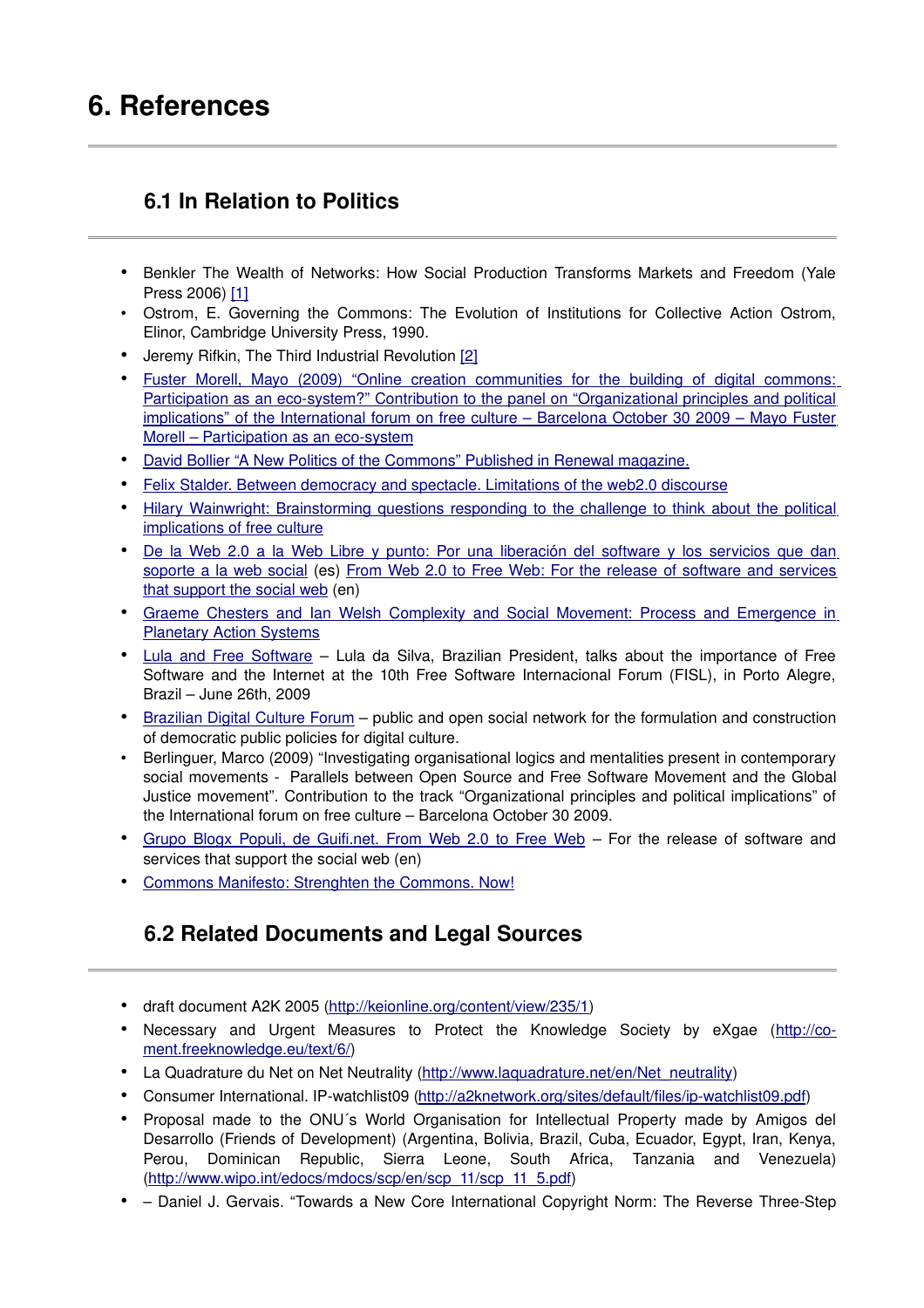Test" Marquette Intellectual Property Law Review 9 (2005): 1 37[\(http://works.bepress.com/daniel\\_gervais/1\)](http://works.bepress.com/daniel_gervais/1)

- – Asking for an open internet in Europe [\(http://www.euopeninternet.eu/\)](http://www.euopeninternet.eu/)
- The Norwegian principles NRA.[\(http://www.npt.no/iKnowBase/Content/109604/Guidelines%20for](http://www.npt.no/iKnowBase/Content/109604/Guidelines%20for%20network%20neutrality.pdf) [%20network%20neutrality.pdf\)](http://www.npt.no/iKnowBase/Content/109604/Guidelines%20for%20network%20neutrality.pdf)
- FCC 4 first principles [\(http://hraunfoss.fcc.gov/edocs\\_public/attachmatch/DOC260435A1.doc\)](http://hraunfoss.fcc.gov/edocs_public/attachmatch/DOC-260435A1.doc)
- Julius Genachowski's speech from 21 Sept adding principle 5 & 6[\(http://openinternet.gov/read](http://openinternet.gov/read-speech.html)[speech.html\)](http://openinternet.gov/read-speech.html)
- PiratPartiet Principles [\(http://www.piratpartiet.se/international/english\)](http://www.piratpartiet.se/international/english)
- Adelphi\_Charter [\(http://en.wikipedia.org/wiki/Adelphi\\_Charter\)](http://en.wikipedia.org/wiki/Adelphi_Charter)
- BlackOutEurope [\(http://blackouteusp.wordpress.com/\)](http://blackouteusp.wordpress.com/)
- Koleman Strumpf, Felix Oberholzer-Gee Harvard Business School Report on Filesharing and Copyright (http://www.hbs.edu/research/pdf/09-132.pdf)
- Carta Europea de los Derechos Ciudadanos en la Era Digital [\(http://www.enriquedans.com/?](http://www.enriquedans.com/?s=carta&x=0&y=0)  $s=carta&x=0&y=0$
- APC Internet Rights Charte[r \(http://www.apc.org/en/node/5677/\)](http://www.apc.org/en/node/5677/)

### **6.3 Past Declarations Related to Education and A2K**

- The Budapest Open Access Initiative, 2002, [http://www.soros.org/openaccess/read.shtml](https://www.opensocietyfoundations.orgopenaccess/read.shtml)
- The Berlin Declaration on Open Access to Knowledge in the Sciences and Humanities, 2003, http://oa.mpg.de/openaccess-berlin/berlindeclaration.html
- Capetown Open Education Declaration, 2007, [http://www.capetowndeclaration.org](http://www.capetowndeclaration.org/)
- Open University Campaign, Wheeler Declaration, 2008, [http://wiki.freeculture.org/Open\\_University\\_Campaign](http://wiki.freeculture.org/Open_University_Campaign)
- Open Standards Definition,<http://freeknowledge.eu/definitions/openstandards>
- Definition of Free Cultural Works:<http://freedomdefined.org/Definition>
- Declaration on Libre Knowledge: [http://wikieducator.org/Declaration\\_on\\_libre\\_knowledge](http://wikieducator.org/Declaration_on_libre_knowledge)
- Free Software Definition: http://www.gnu.org/philosophy/free-sw.html
- Why schools should exclusively use Free Software,<http://www.gnu.org/philosophy/schools.html>
- The Trivandrum Declaration, Free Software, Free Society, 2005, [http://fsfs.in/content/trivandrum](http://fsfs.in/content/trivandrum-decleration)[decleration](http://fsfs.in/content/trivandrum-decleration)
- Indian Free & Open Source community Charter:<http://fosscomm.in/Charter>
- Franklin Street Statement on Freedom and Network Services:  [http://autonomo.us/2008/07/franklin](http://autonomo.us/2008/07/franklin-street-statement/)street-statement/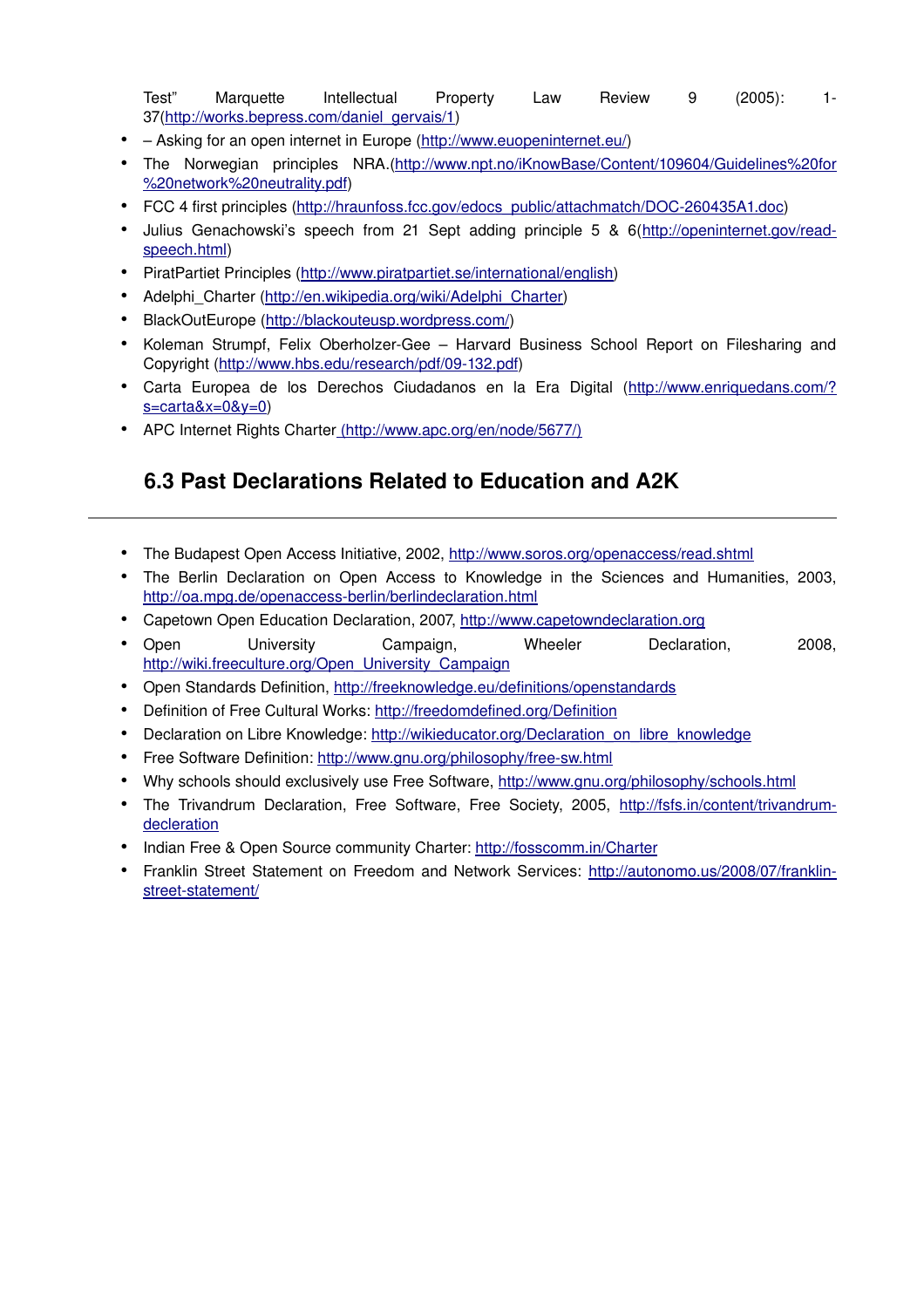### **7. Members of the FCForum**

- 1. eXgae
- 2. Networked Politics
- 3. Mayo Fuster Morell
- 4. P2P Foundation
- 5. Consumers International
- 6. Electronic Frontier Foundation (EFF)
- 7. David Bollier
- 8. Knowledge Ecology International / James Love
- 9. La Quadrature du Net
- 10.ScambioEtico
- 11. Pirat Partiet / Amelia Andersdotter
- 12.European Digital Rights (EDRI)
- 13.Participatory Culture Foundation
- 14.Michel Bauwens
- 15.Creative Commons España/ Ignasi Labastida
- 16.Transnational Institute/Hilary Wainwright
- 17. Students for Free Culture
- 18.Jose Murilo / Department of Digital Culture (Government of Brazil)
- 19.Nagarjuna G.
- 20.John Howkins
- 21.Alberto Barrionuevo/FFII.org.es
- 22.ALQUA
- 23.Isaac Hacksimov
- 24.Dyne.org Foundation/Denis Jaromil Roio
- 25.The Open Standards Alliance/Stefan Marsiske
- 26.David Evan Harris
- 27. David Hammerstein
- 28.Joan Subirats
- 29.Fundación Karisma
- 30.Carlos Sanchez Almeida
- 31.Free Knowledge Institute (FKI)
- 32.FLOSS Manuals
- 33.David Maeztu
- 34.Josep Jover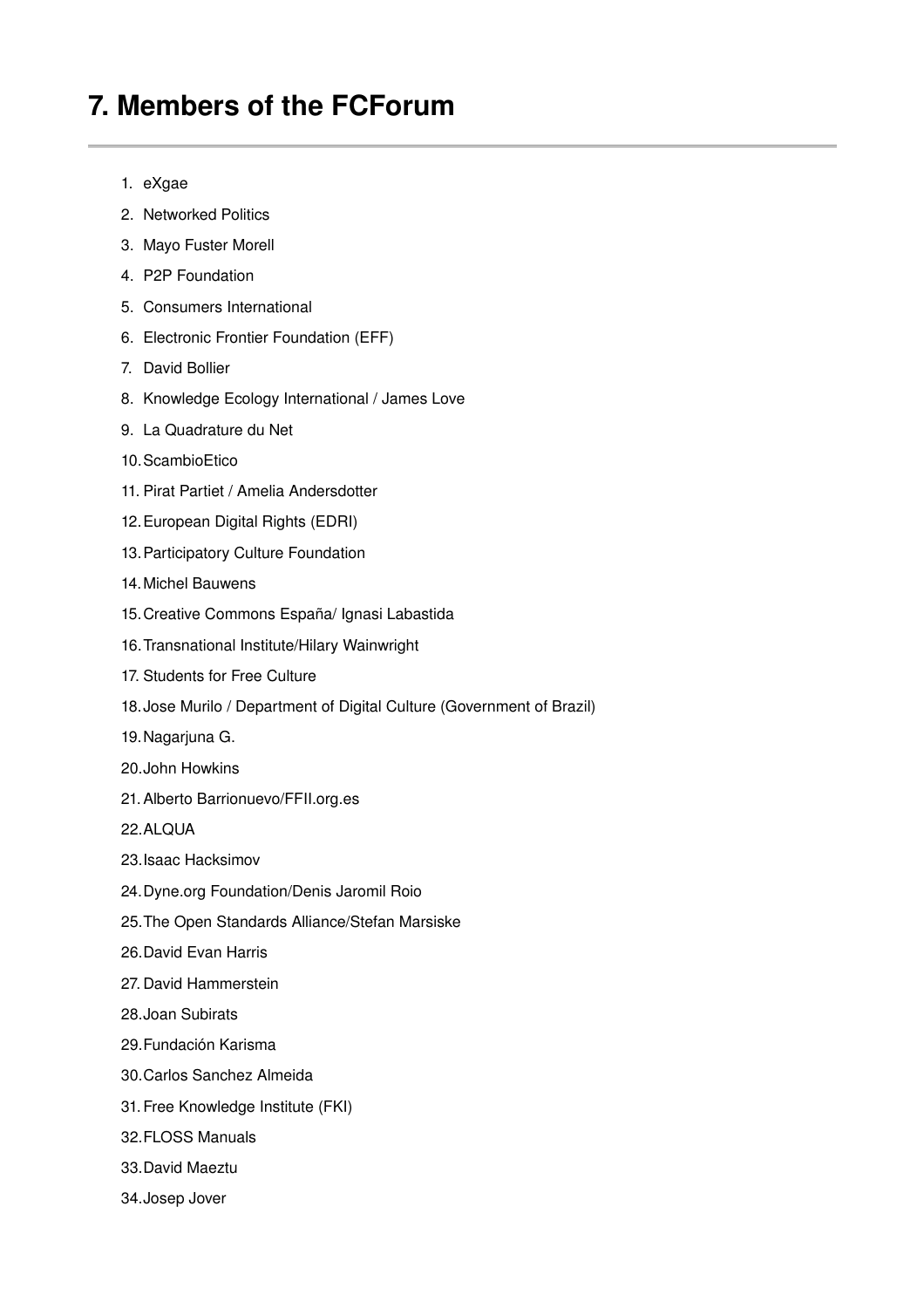35.Javier Candeira

- 36.IT-Political Association
- 37. ScriptumLibre
- 38.Felix Stalder
- 39.Franziska Heine
- 40.Dmytri Kleiner
- 41. Anne Ostergaard
- 42.Jack J. Marxer
- 43.Alan Toner
- 44.Roberto Santos
- 45.Asociación de Internautas / Javier Cuchí
- 46.Epidemia / Pablo Ortellado
- 47. Kim Tucker
- 48.La Casa Invisible
- 49.Margarita Padilla
- 50.Guifi
- 51. Mario Pena
- 52.Traficantes de Sueños
- 53.Platoniq
- 54.Yproductions
- 55.Jamie King
- 56.Vittorio Bertola
- 57. Marco Berlinguer
- 58.Universidad Nómada
- 59.ASACC / Carmen Zapata
- 60.REEM
- 61.Toni Verger
- 62.SELF
- 63.Perogrullo/José Cervera
- 64.Maria Claudia de Azevedo Borges
- 65.Exit
- 66.CSDVA
- 67.La impròpia
- 68.David Moreno
- 69.Josean Llorente
- 70.Conservas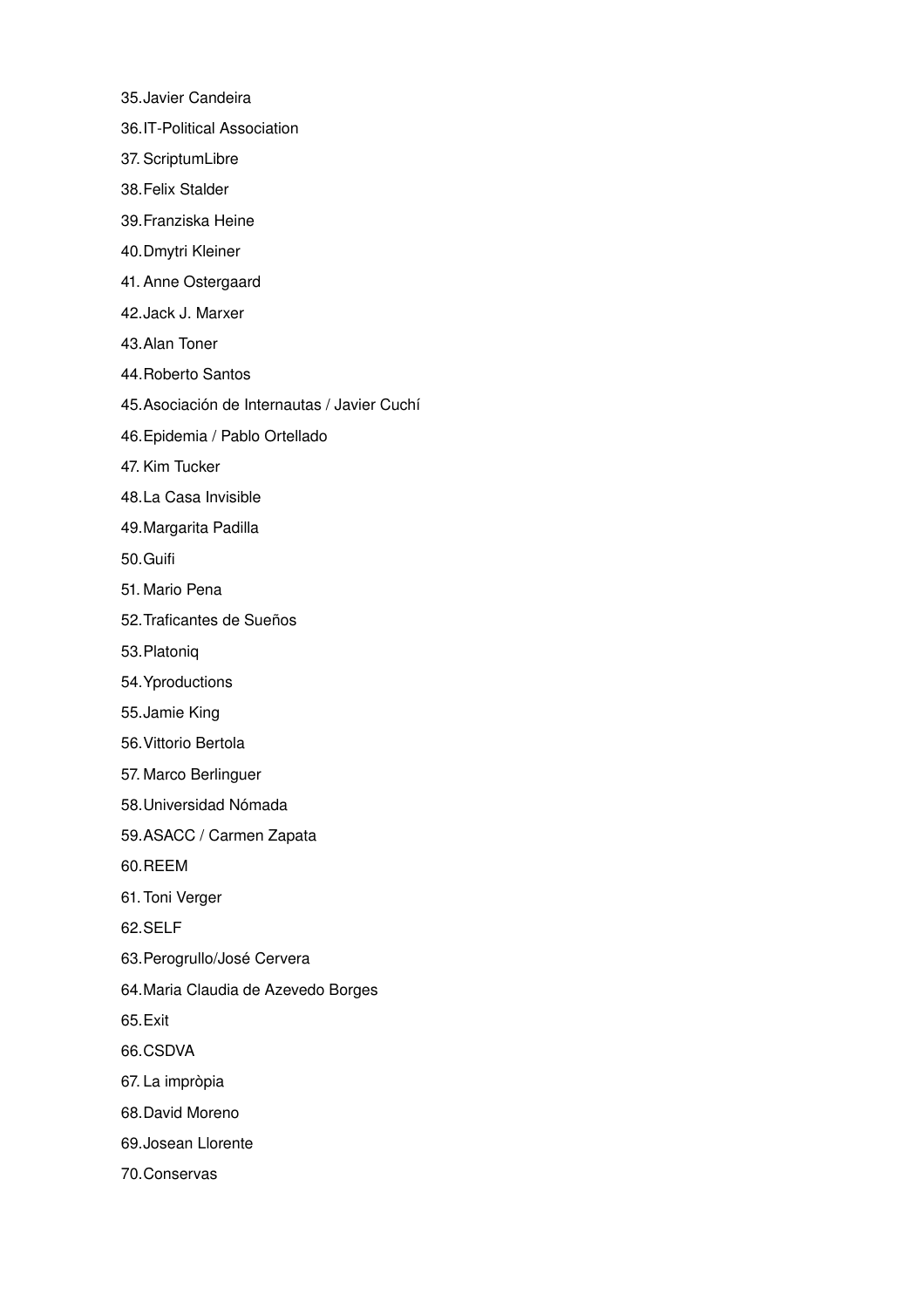## **8. Public Endorsements**

- 1. Richard Stallman
- 2. On the Commons
- 3. Jimmy Wales
- 4. Boaventura de Sousa Santos
- 5. Foundation for a Free Information Infrastructure International (FFII)
- 6. The Centre for Internet & Society
- 7. Gnowledge lab
- 8. Free Software Foundation India
- 9. Wikileaks
- 10. Electronic Frontier Norway (EFN)
- 11. Ronaldo Lemos
- 12. Markus Beckedahl/netzpolitik.org
- 13. Javier de la Cueva
- 14. Peter Suber / Berkman Fellow, Harvard University
- 15. David Weinberger / Harvard Berkman Center for Internet & Society
- 16. Laboratory for Global Villages / Franz Nahrada
- 17. Nagla Rizk
- 18. Iuridicum Remedium
- 19. Icelandic Digital Freedoms Society
- 20. Openelibrary / Marco Buttarini
- 21. Telematics Freedom Foundation
- 22. Rule of Law Institute
- 23. Water Forum / Tommaso Fattori
- 24. Miss Despoinas Hackspace / Nancy Mauro-Flude
- 25. Gabriella Coleman
- 26. Frans Nauta, Open Source Software & Open Standards Ambassador of the Dutch Ministry of Economical Affairs
- 27. Daniel Mietchen
- 28. Observatori per a la CiberSocietat
- 29. Matusa Barros
- 30. Jorge Buzaglo
- 31. Podem.cat / Enric Duran
- 32. Santiago Eraso Beloki
- 33. Gleducar
- 34. Fribit
- 35. Multitude Project

*If you want to endorse this Charter, spread it in Internet.* To be continued…